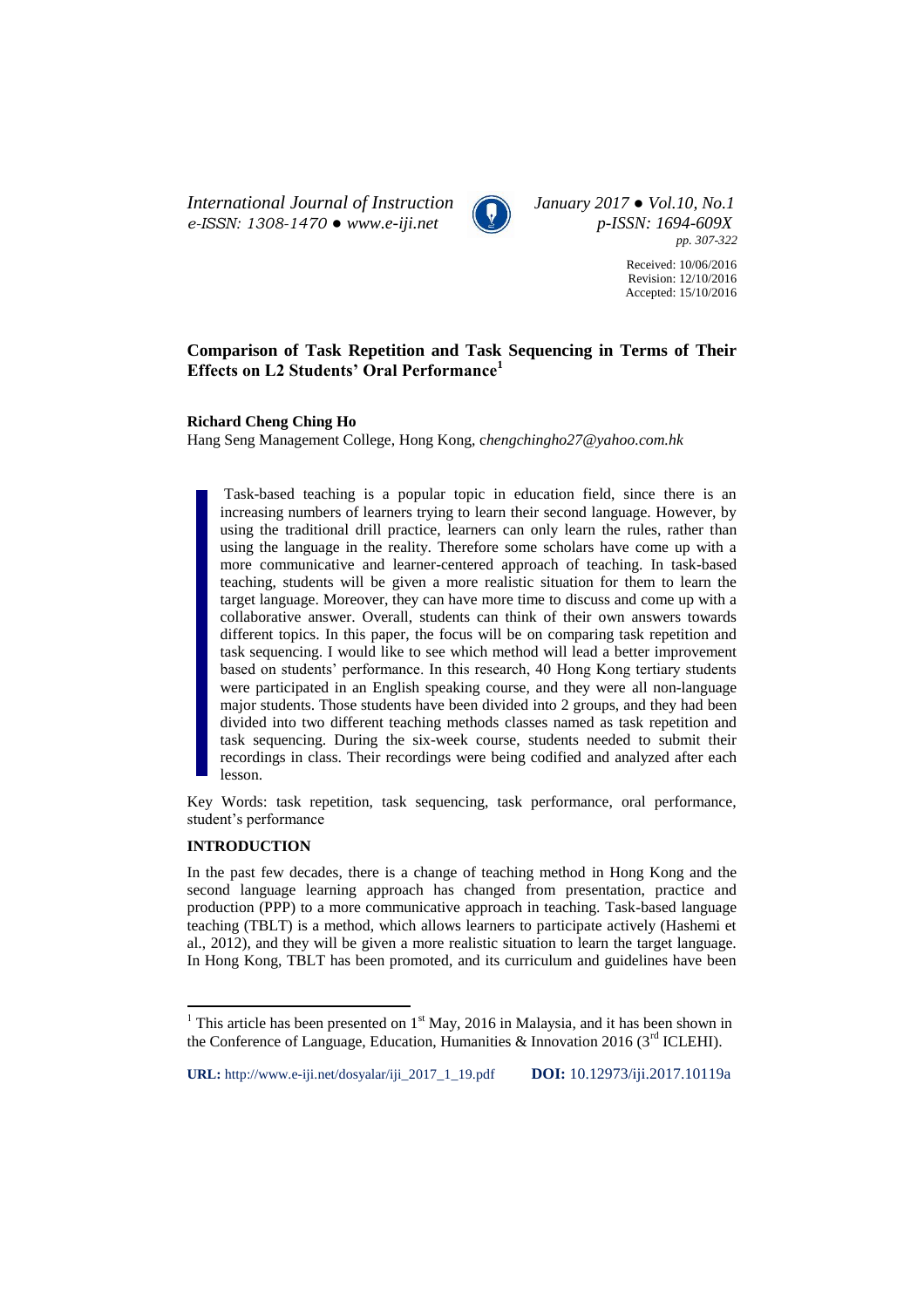changed and reviewed over the last decades (Carless, 2004). TBLT should be learnercentered and it should also develop learners' communicative competence (Curriculum development council, 2007). In TBLT, there are several approaches to teach learners, such as task repetition and task sequence.

Some scholars claim that task repetition can enhance students' accuracy and fluency. This is due to the fact that learners can familiarize themselves with the content of the pervious task (Fukuta, 2015), and then they can formulate their language structure to finish the task in their second performance (Bygate, 2001: Ellis, 2003). Although students may speak fluently, their speech may contain a lot of errors. Willis and Willis (2007) suggested that using a systematic complete task sequence can enhance students' performances such as introducing some common grammatical mistakes during the pretask stage (Doughty and Williams 1998). As a result, students will pay attention to the related details while achieving their tasks (Robinson, 2003).

Both task repetition and task sequencing have relevant researches to evaluate their overall outcomes in students' performance, but there is a lack of research in comparing these two teaching methods' outcomes. Therefore, in this paper, the focus will be on the improvement of those two groups of students, who are being taught in either task repetition or task sequence.

### **LITERATURE REVIEW**

# **Definition of Task**

There are several scholars who have put their own definition into task. The most common quote is from Long (1985), who refers task as something that did for others, for example, making an airline reservation. Therefore, "task" is meant something that is done in everyday life (Long, 1985). Based on this definition, scholars further elaborate on the definition of "task". For instance, "task" is used in the classroom, and allows learners to interact or manipulate the target language (Nunan, 1989). Hence, "task" should be primary focus on meaning (Skehan, 1998). As a result, "task" is something that can be used in classroom teaching, and it should be able to create a real purpose for language use (Hashemi et al., 2012). Moreover, the tasks implemented in the lessons should be related to real life settings, so that students can learn within their own area of interest (Hashemi et al., 2012).

## **Task repetition**

Levelt's (1989) speech production model is the base of how task repetition functions among students. According to Levelt (1989), language production system can be divided into three parts, which are the conceptualizer, the formulator and the articulator. Speaker will start with conceptualizing the information by selecting the related material to be encoded and decided the sequence of the information. After that, the conceptualizer will pass the information to formulator. The formulator will select the appropriate lexical units and use grammatical and phonological rules. Finally, the articulator will articulate the linguistic units as sound. These are the basic processes which undergo by a monolingual speaker, but task repetition allows speakers to finish part of the processes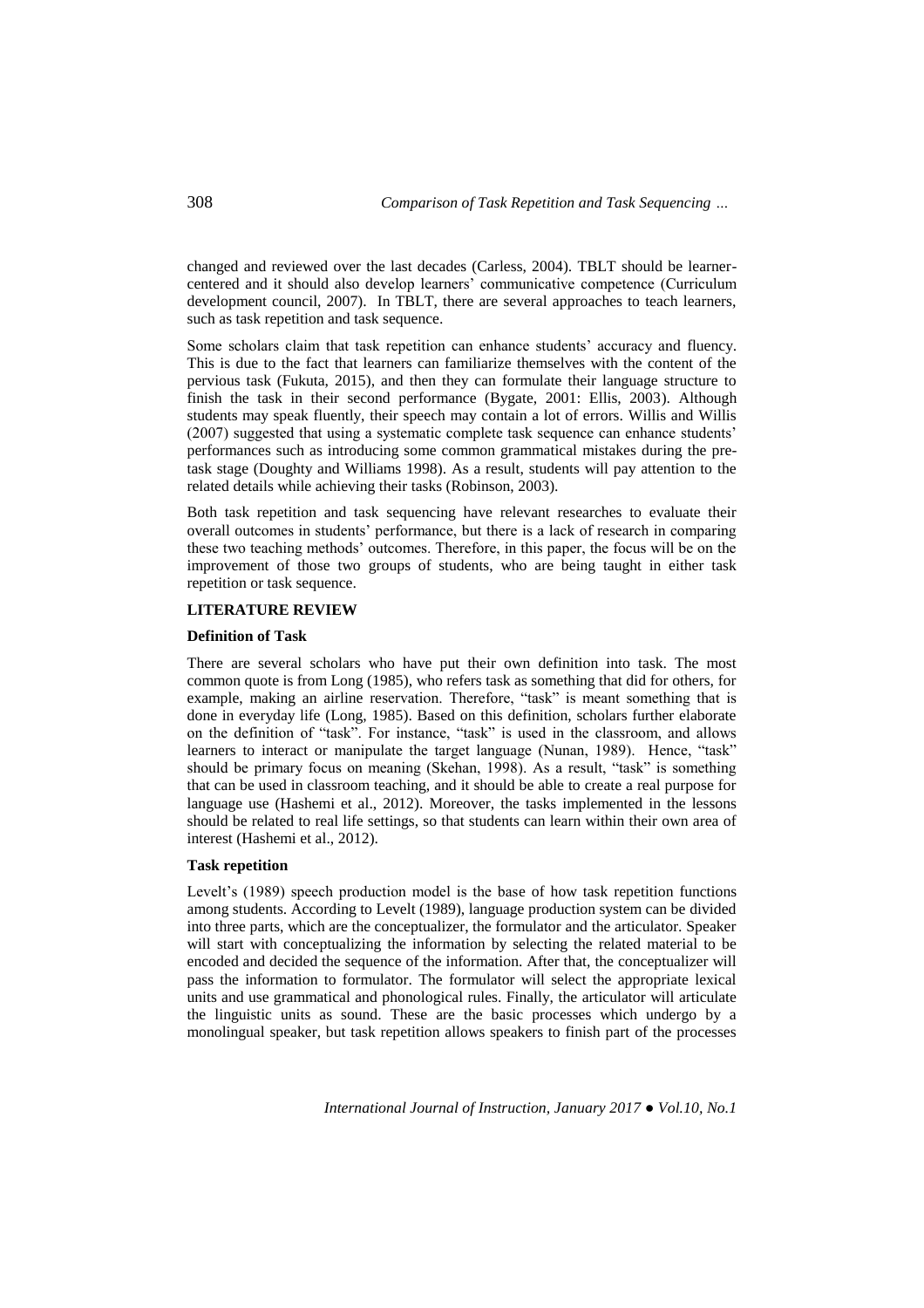in their first performance (Bygate and Samuda, 2005). After finishing some of the steps, some of the materials are stored in memories and they can be reused in the second occasion (Bygate and Samuda, 2005). Therefore, task repetition is useful for learners to improve their performance in their second attempt (Fukuta, 2015).

There are some studies which are related to the effects of task repetition. Bygate (1996) explored the effect of task repetition on L2 cognitive processes. The study required students to watch a video for about a minute and a half, and they were asked to produce their speech immediately (Bygate, 1996). After that, students watched the video for the second time, and they were asked to do the same thing after watching the video second time (Bygate, 1996). The result showed that students could produce more complex sentence structures than previous, and they could reuse the material from the initial experience (Bygate, 1996). This has proven the effectiveness of task repetition on attention to linguistic form (Bygate, 1996).

In another study, Gass, Mackey, Alvarez-Torres and Fernandez-Garcia (1999) have done a similar task as Bygate (1996), but they have repeated the task for four times. The result showed that students' overall performance, such as proficiency, accuracy in morphosyntax, has been increased (Gass et.al, 1999). Students used less common words after repeating the task for four times, which showed that their lexical variety was enhanced (Gass et al., 1999).

Task repetition can also enhance students' fluency and complexity. In a study conducted by Ahmadian and Tavakoli (2011), task repetition was used as a pre-task planning, and it was found that task repetition could bring positive impacts on both complexity and fluency. This was due to the fact that students finished their conceptualizing step in their first performance, so during their second attempt, they did not need to pay much attention to the meaning (Ahmadian and Tavakoli, 2011). Moreover, some of the materials were memorized during the first attempt, and they could be reused in their second attempt (Ahmadian and Tavakoli, 2011).

Overall, there are many positive aspects towards task repetition. The reason that task repetition can enhance students' performance is that students are familiar with the tasks that they are working on. In a study carried out by Sample and Michel (2014), students eliminated the trade-off effect during their third attempt of the target task, and their oral performance increased. This shows that task repetition can help students to familiarize with the task and improve their oral performance.

# **Task sequencing**

As for task sequencing, scholars mainly focus on form for the input before carrying the task. This can help students to be aware of the form in a specific context (Robinson, 2005) and accomplish the target task successfully (Skehan, 1998). Having task sequencing in teaching can build up a course syllabus for students to learn (Long, 1985). In the past, some scholars proposed that a task-based syllabus should be developed and sequenced, so that it could be relevant to real-world tasks (Robinson & Ross, 1996).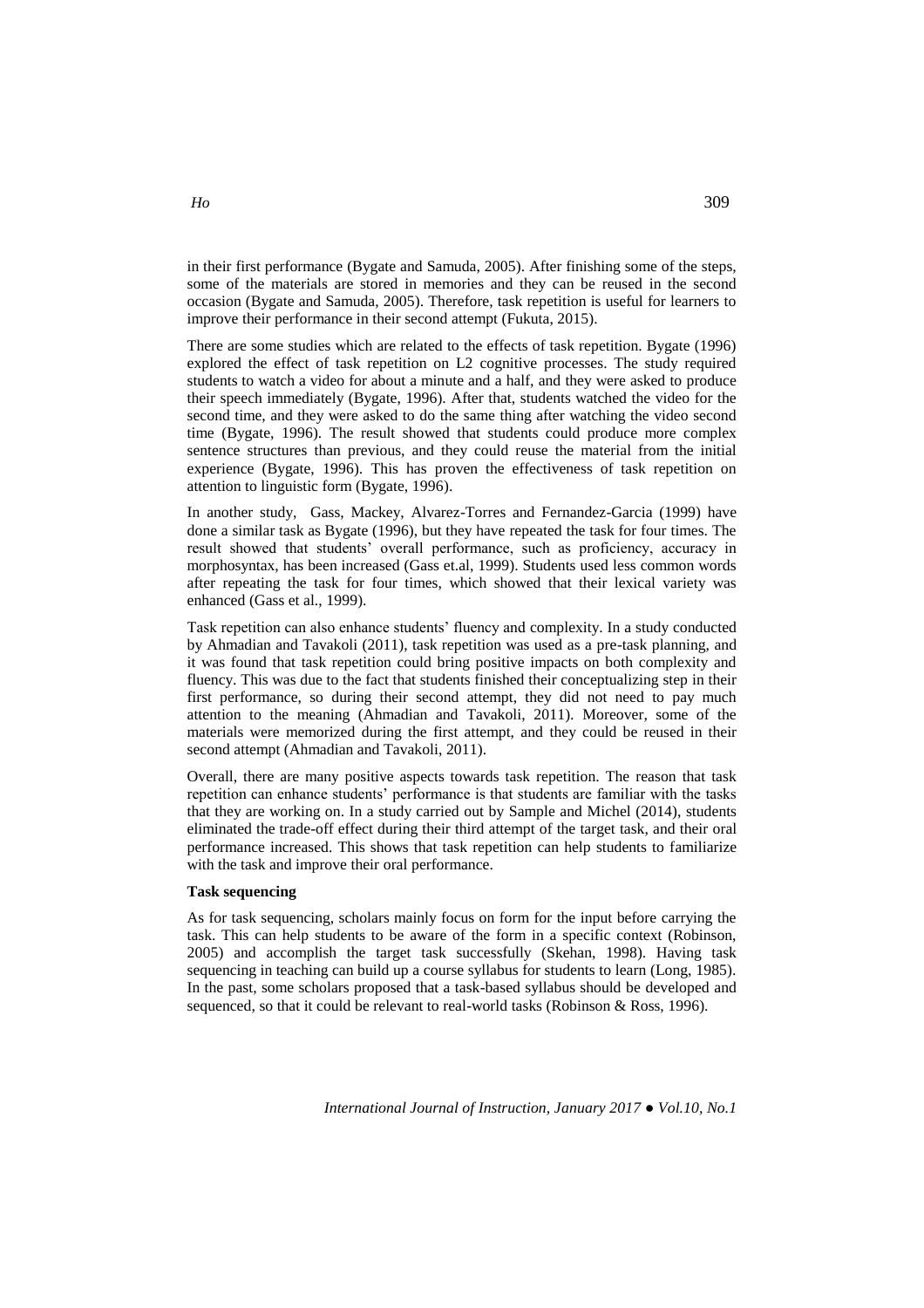Highly-structured approach, such as Willis's framework (1996), can provide ways for teachers to frame up classroom activities, but task-based teaching is more than just using pre-, during- and post-task. With the large range of tasks selection, they should be implemented more flexibly so that they can be adapted to a diversity environment (Norris, 2009). However, feedback is essential during the lesson, such as recasts, brief grammatical explanation (Norris, 2009). Those kinds of feedback can build a greater awareness in language, and they allow learners to use them in practical settings (Norris, 2009).

Since Nunan's opinion (1989) emerged, some scholars have demonstrated that taskbased teaching can focus on form explicitly without affecting the communicative purpose (Swain, 1997). Task sequence can be divided into two groups such as focus on form and focus on meaning, and those sequences have been put into real classroom setting for experiment (Swain, 1998). Students were able to construct the meaning and focus on form while they were performing the task (Swain, 1998). Swain and Lapkin (2001) further proposed in their study that the dictogloss task type would allow students to pay more attention on form rather than the jigsaw task (Pica et al., 1993).

#### **Research Questions**

Based on Ahmadian and Tavakoli's findings in 2011, it can be said that task repetition can enhance students' complexity and fluency. It can be seen that task repetition has more positive effects on students' performance, since this method allows students to repeat and redo the task again (Fukuta, 2015). However, in this paper, I would like to focus on comparing both task repetition and task sequence. Therefore, there are several hypotheses that I would like to discuss in this paper which I hope tcan compare both the outcomes of task repetition and task sequence.

- 1) Which method is more effective in enhancing students' fluency performance?
- 2) Which method is more effective in enhancing students' accuracy performance?
- 3) Which method is more effective in enhancing students' complexity performance?
- 4) Which teaching method can help students to be aware of the linguistic features, such as grammar?

# **METHOD**

There were two groups of participants. The first group was using task repetition as the main stream of teaching, whereas the other group was using task sequencing based on Willis's framework (1996).

# **Participants and setting**

There were 40 participants in this research, and they were divided into two classes, which would be 20 people for each class. The participants were mainly university students, who were not major in English. Due to the fact that English major students may have a bigger advantage in tackling the task, this may affect the whole purpose of this research. The age range of those students was between 18 and 23, and they were learning English as a second language. For the background of the participants, they have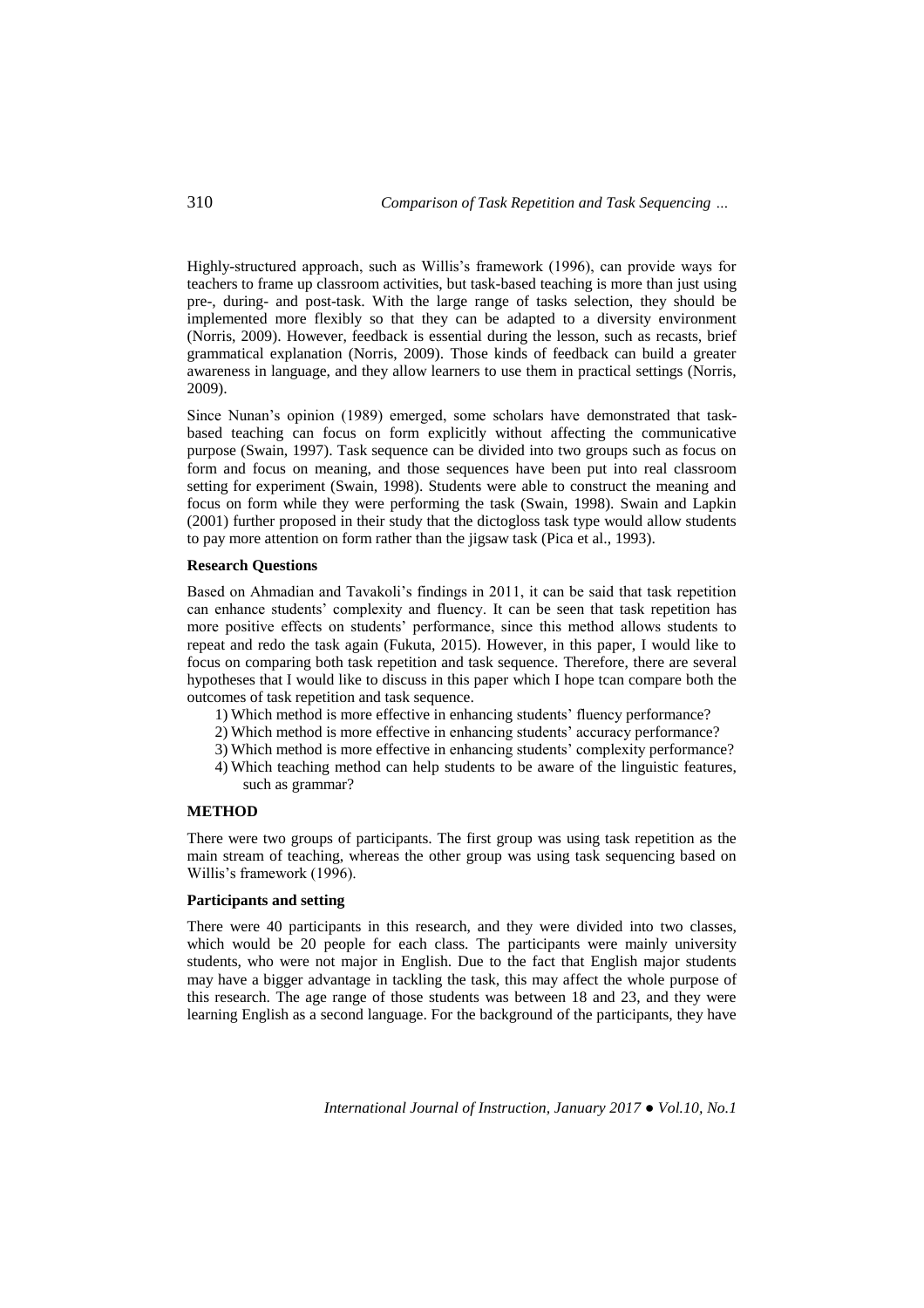taken 12 years of English lessons in primary and secondary school. Before the first lesson, they took an IELTS listening test to show their English proficiency level.

The data-collecting procedures were held in a small tutorial classroom in university. The classes had lasted for 6 weeks including the data collection process and students' feedback and discussion session. For the last week (Week 6), students could discuss their thoughts or anything with the teacher and their peers. Students were required to attend the class every week (See Table 1). I had conducted those lessons for 6 weeks, and after every lesson. I collected students' recordings for checking their progress and performance. The tasks were mainly communicative activities, such as picture descriptions, retelling the story, retelling the news and commenting on an issue. All the data was recorded into a recorder, and they were transmitted to the computer for transcriptions and coding.

### **Design**

The research was conducted using two different experimental classes. The lessons were divided into four categories, but the methods of teaching for both groups were different. Class A consisted of a pre-task session at the beginning and a post-task session at the end, and the task was not repeated in the following week. As for Class B, their task was repeated in the following week (See table 1).

| Table 1              |  |
|----------------------|--|
| Experimental classes |  |

|                      | Class A (task sequence) | Class B (task repetition)             |
|----------------------|-------------------------|---------------------------------------|
| Week 1 (Task 1)      | Picture description     | Picture description                   |
| Week $2$ (Task $2$ ) | Retelling story         | Picture description & Retelling story |
| Week $3$ (Task $3$ ) | Retelling news          | Retelling story & Retelling news      |
| Week 4 (Task 4)      | Comment on an issue     | Retelling news & Comment on an issue  |
| Week 5               | Sum up this workshop    | Presentation & Sum up this workshop   |
| Week 6               | Feedback and discussion | Feedback and discussion               |

Due to the fact that those were monologue tasks, students only needed to work by themselves. Those recordings from students were not graded or taken their grade point average (GPA) into account, so students' performance were not forced or controlled. As for the data collecting sessions, the students were asked to record their speaking with their own cellphone or a recorder from the teacher. All of the students, who attended the class, recorded their speaking task during the lesson, and sent it to their teacher in class.

# **Measures**

In this research, I am focusing on three variables to judge students' performance named as fluency, accuracy and complexity.

The measurement of fluency was obtained according to the number of pauses. The pause was only recognized if it was longer than 0.4 seconds (Skehan, 1998).The measurement of complexity was based on the total number of clauses divided by the total number of AS-units (Foster et al., 2000). An AS-unit was related to a speaker's utterance, which contained an independent clause or sub-clausal unit (Foster et al., 2000). However, the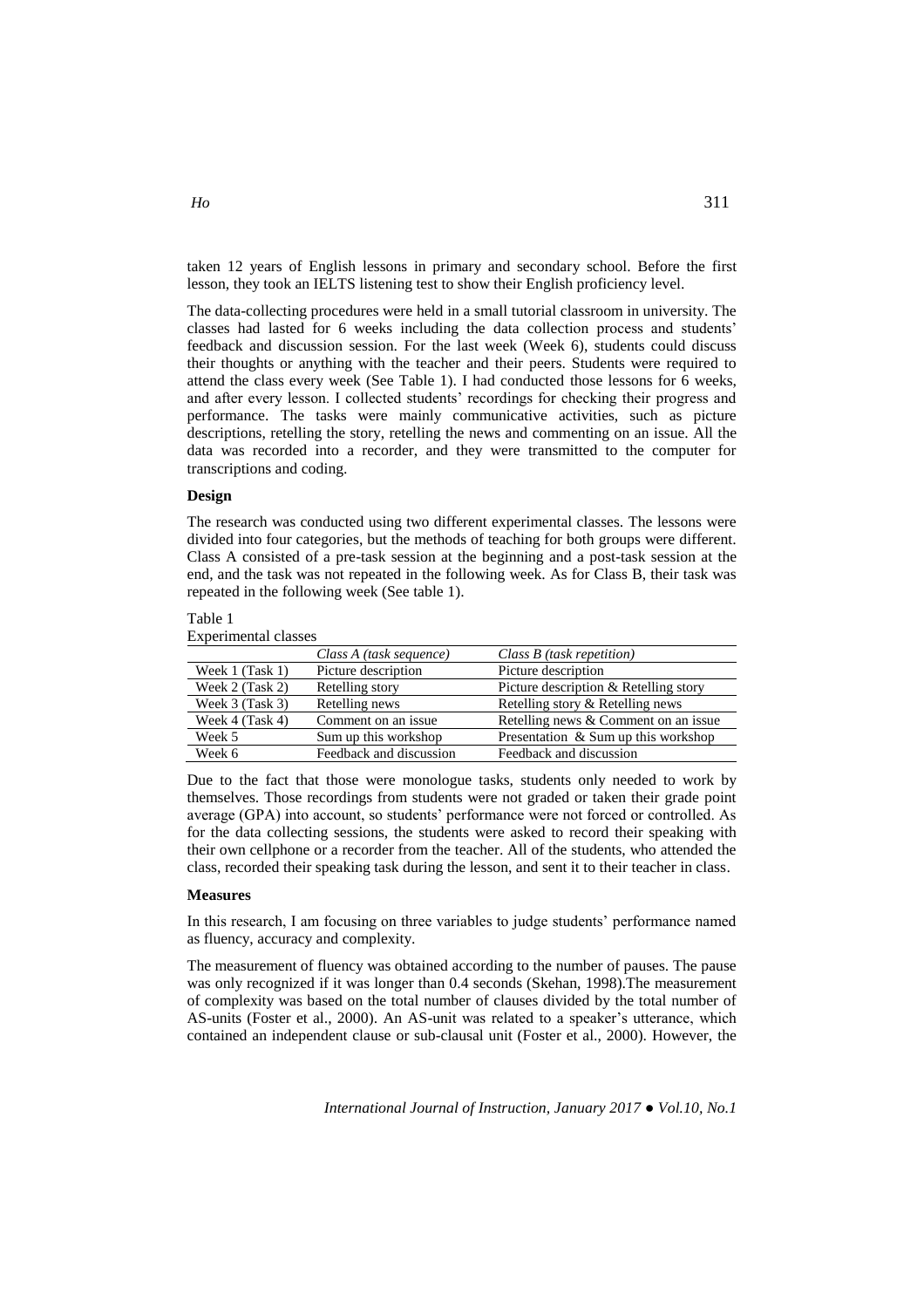utterance should contain a finite verb in order to become an AS-unit. For example, "Peter goes ::: to sleep :::a . (2 clauses, 1 AS-unit)", using ":::" to signify independent clause, whereas ":;:" to signify dependent clause. As for dependent clause, there were three different types, which were before (b), middle (m) and after (a). The minimum of the complexity score was 1.00.The measurement of accuracy was based on the error clauses divided by the total clauses. Those error clauses contained syntax error clause (err m s), pronunciation error clause (err\_m\_p), morphology error clause (err\_m\_m) and lexis error clause (err\_m\_l). If the clause was error free, the coder put errfr to signify an error free clause.

# **Analysis**

This study used SPSS to organize all the collected data. The data was calculated and compared by using the t-test. Moreover, a task profile programme was used to analyze all the coded files, such as the number of words per minutes, formality, accuracy, complexity. There was also a modified calculator to calculate students' lexical density.

# **FINDINGS**

To begin with, the scores for accuracy in each class can be seen in table 2. The maximum score for accuracy is 1.00, and it can show the trends of each group. It can be easily spotted that students' accuracy score fluctuated in Class A, whereas in Class B, it maintained a steady rate between 42 and 48 out of 100. In order to check whether the means for both groups were statistically significant, an Independent Samples t-test was carried out. The result can be seen in table 3.

Table 2

|  |  |  |  | Students' overall accuracy performance (means out of 100) |  |
|--|--|--|--|-----------------------------------------------------------|--|
|--|--|--|--|-----------------------------------------------------------|--|

| Classes                    | Task | Task 2 | Task 3 | Task 4 |
|----------------------------|------|--------|--------|--------|
| A (Task sequence)          | 40   |        |        | 34     |
| <b>B</b> (Task repetition) |      |        |        | 43     |

Table 3

Independent samples test for class A and B (accuracy) *t-test for equality of Means*

|        | $\ldots$ |                |
|--------|----------|----------------|
|        |          | Sig (2-tailed) |
| Task 1 | $-2.265$ | .03            |
| Task 2 | 2.263    | .03            |
| Task 3 | $-2.117$ | .04            |
| Task 4 | $-2.154$ | .04            |

It can be seen that all the numbers for both groups were statistically significant. In task 1, task 3 and task 4, the means of those three tasks in task repetition class were higher than those in task sequence class, and there is only once that task sequence class had a higher score. Generally, when students had more chances to redo the task, their performance improved. However, in task 2, it seems that the students were still adjusting their learning attitudes during class. After the adjustment, in task 3 and 4, task repetition class had the better score. Furthermore, this result can further strengthen the study of Gass et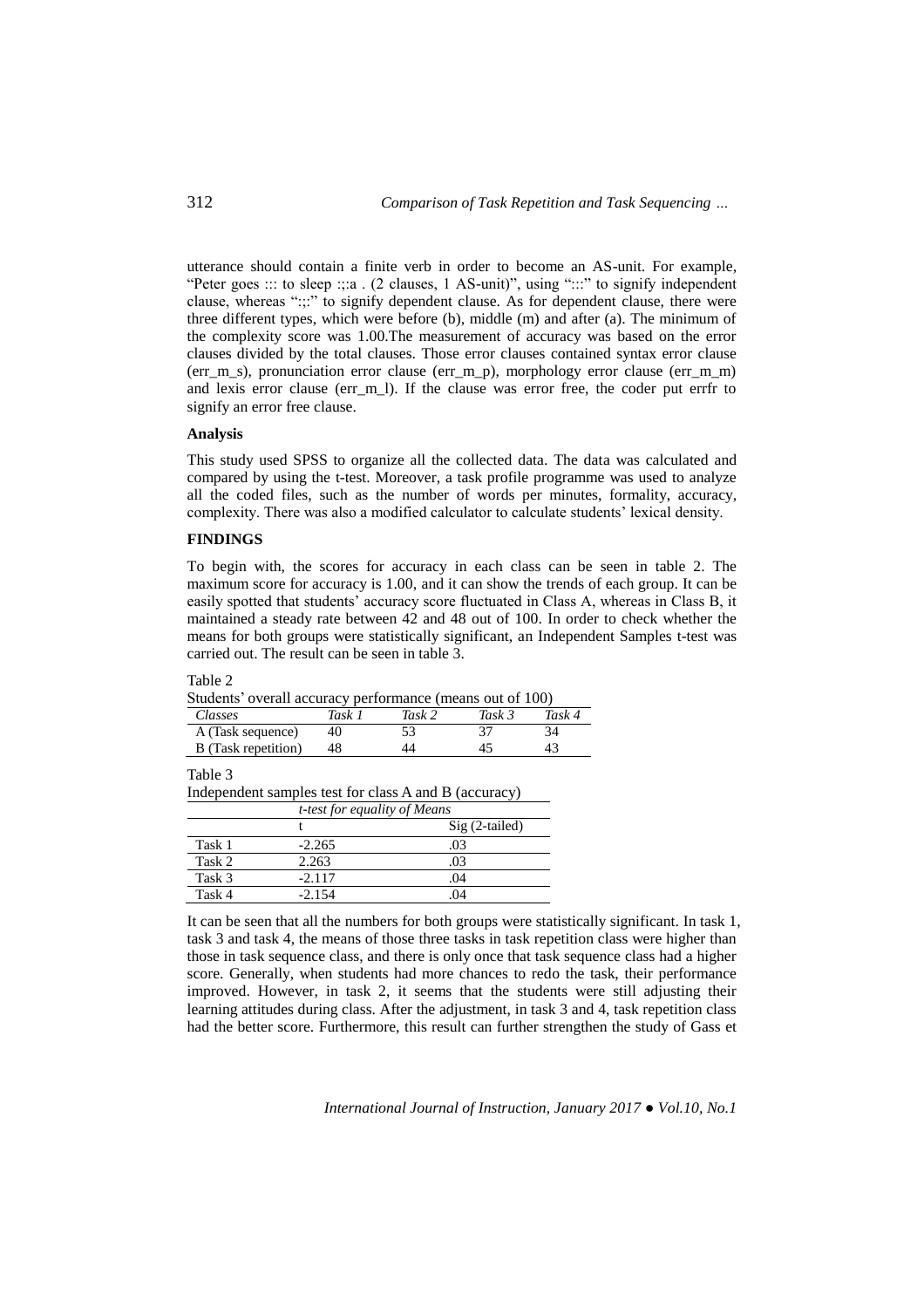al (1999), which showed that by using task repetition, students' accuracy in target language increased. By comparison, this also emphasizes that task repetition can help students to achieve a better accuracy performance in oral.

The second comparison between task repetition and task sequence is on fluency. In this study, students' fluency performance was measured by two variables, which were lexical density and words per minutes (WPM). The maximum score for lexical density was 100, whereas WPM did not contain any maximum score. WPM depends on the spontaneity of students' oral performance. Table 3 and 4 show the mean score for both classes in lexical density and WPM, whereas table 5 and 6 show the t-test results for both classes.

### Table 4

|  |  |  |  | Students' overall lexical density (means) |
|--|--|--|--|-------------------------------------------|
|--|--|--|--|-------------------------------------------|

| Classes                    | Task 1 | Task 2 | Task 3 | Task 4 |
|----------------------------|--------|--------|--------|--------|
| A (Task sequence)          | 45.97  | 44.70  | 48.55  | 47.70  |
| <b>B</b> (Task repetition) | 48.86  | 47.88  | 44.87  | 45.08  |
|                            |        |        |        |        |

# Table 5

|  |  |  | Students' overall words per minutes (means) |  |
|--|--|--|---------------------------------------------|--|
|--|--|--|---------------------------------------------|--|

| <i>Classes</i>      | Task 1 | Task 2 | Task 3 | Task 4 |  |
|---------------------|--------|--------|--------|--------|--|
| A (Task sequence)   | 89.01  | 84.61  | 82.44  | 79.02  |  |
| B (Task repetition) | 105.09 | 97.04  | 104.24 | 89.77  |  |

#### Table 6

Independent samples test for class A and B (lexical density) *t-test for equality of Means*

|        | .<br>.   |                 |
|--------|----------|-----------------|
|        |          | $Sig(2-tailed)$ |
| Task 1 | $-2.197$ | .03             |
| Task 2 | $-2.151$ | .04             |
| Task 3 | 2.857    | O I             |
| Task 4 | 2.784    |                 |
|        |          |                 |

#### Table 7

Independent samples test for class A and B (words per minutes) *t-test for equality of Means*

|        |          | $Sig(2-tailed)$ |
|--------|----------|-----------------|
| Task 1 | $-2.098$ | .04             |
| Task 2 | $-2.109$ | .04             |
| Task 3 | $-4.552$ | .000            |
| Task 4 | $-2.124$ | .04             |

The t-test results show that the numbers for both lexical density and WPM were statistically significant. However we do not know whether students were more fluent in Class B. This is due to the fact that class A's students produced more words than students in class B. Therefore, we cannot really confirm the first hypothesis which we will discuss in the discussion section.

The last finding is about students' complexity performance. The complexity scores were calculated by the number of clauses divided by the total AS units in the text (Foster et al.,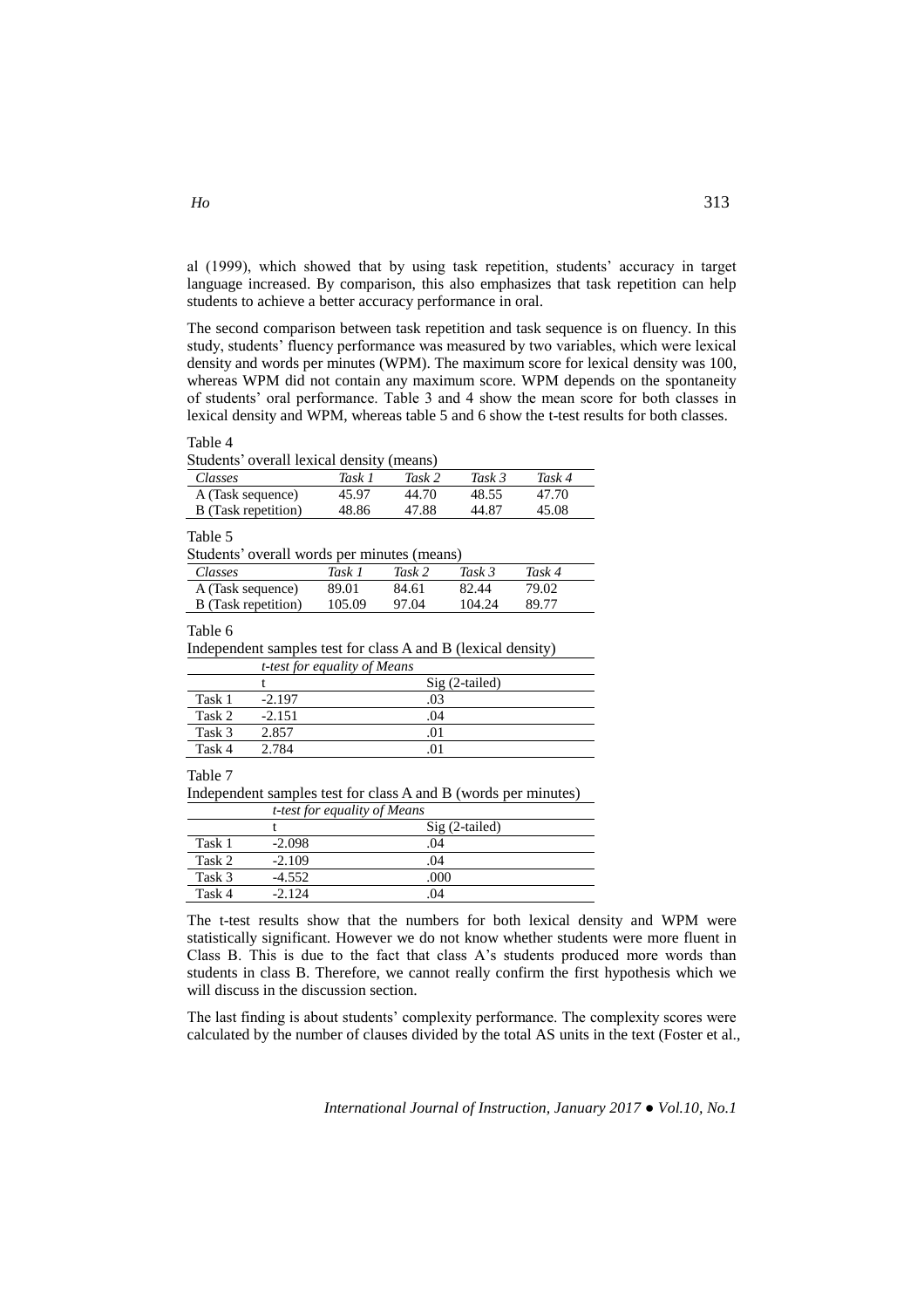2000). Therefore, the minimum score for each student should be at least 1.00. Table 7 shows the mean score for both classes, whereas table 8 shows the t-test result.

| lable 8                                                            |                                     |        |                 |        |
|--------------------------------------------------------------------|-------------------------------------|--------|-----------------|--------|
| Students' overall complexity performance (means)                   |                                     |        |                 |        |
| Classes                                                            | Task 1                              | Task 2 | Task 3          | Task 4 |
| A (Task sequence)                                                  | 1.34                                | 1.56   | 1.43            | 1.37   |
| <b>B</b> (Task repetition)                                         | 1.47                                | 1.40   | 1.55            | 1.51   |
| Table 9<br>Independent samples test for class A and B (complexity) |                                     |        |                 |        |
|                                                                    | <i>t-test for equality of Means</i> |        |                 |        |
|                                                                    |                                     |        | $Sig(2-tailed)$ |        |
| Task 1<br>$-2.416$                                                 |                                     | .02    |                 |        |
| 2.243<br>Task 2                                                    |                                     | .03    |                 |        |
| $-2.189$<br>Task 3                                                 |                                     | .04    |                 |        |

In table 8, the t-test shows that the numbers in table 7 were statistically significant. Therefore, in an overall point of view, the trend tends to indicate that class B had a better score than class A. Although in task 2 task sequence, class had a higher score than task repetition, which is similar to the result in Table 3, the students were still adjusting the learning attitude and atmosphere in class. I do not think this is a phenomenon since there is not enough evidence to prove this.

### **DISCUSSION**

### **Both teaching methods have their own advantages**

Task 4  $-2.194$  .04

My first hypothesis, which claims that task repetition is a better method in enhancing students' fluency performance, is only partially correct. Students tended to produce more utterance in task repetition class, because they had a second opportunity to reproduce their task. Therefore, class B's students had better scores in WPM than class A's students. However, students could just speak less spontaneous; so their utterances could not contain any meanings. Lexical density can show the text packages of information (O'Halloran, 2005), and it can also justify students' fluency performance accurately. It is quite interesting to find out that the means in lexical density (see table 4) fluctuated among both classes. For the first two tasks, class B had a higher density than class A, whereas for the last two tasks, class A had a better score.

The reason for this phenomenon is due to the familiarity of the topics. In class A, teacher provided some background information during the pre-task section, and this allowed students to have a better in-sight in that topic, especially in Task 3 of retelling the news activity. However, for class B, they did not really have a pre-task section. The only advantage that class B had was allowing them to repeat again. Therefore, students did not have a lot of ideas in tackling or understanding the task. This led to students in class to only base on their experience to perform the task, and their fluency scores became fluctuated.

*International Journal of Instruction, January 2017 ● Vol.10, No.1*

 $T<sub>1</sub>$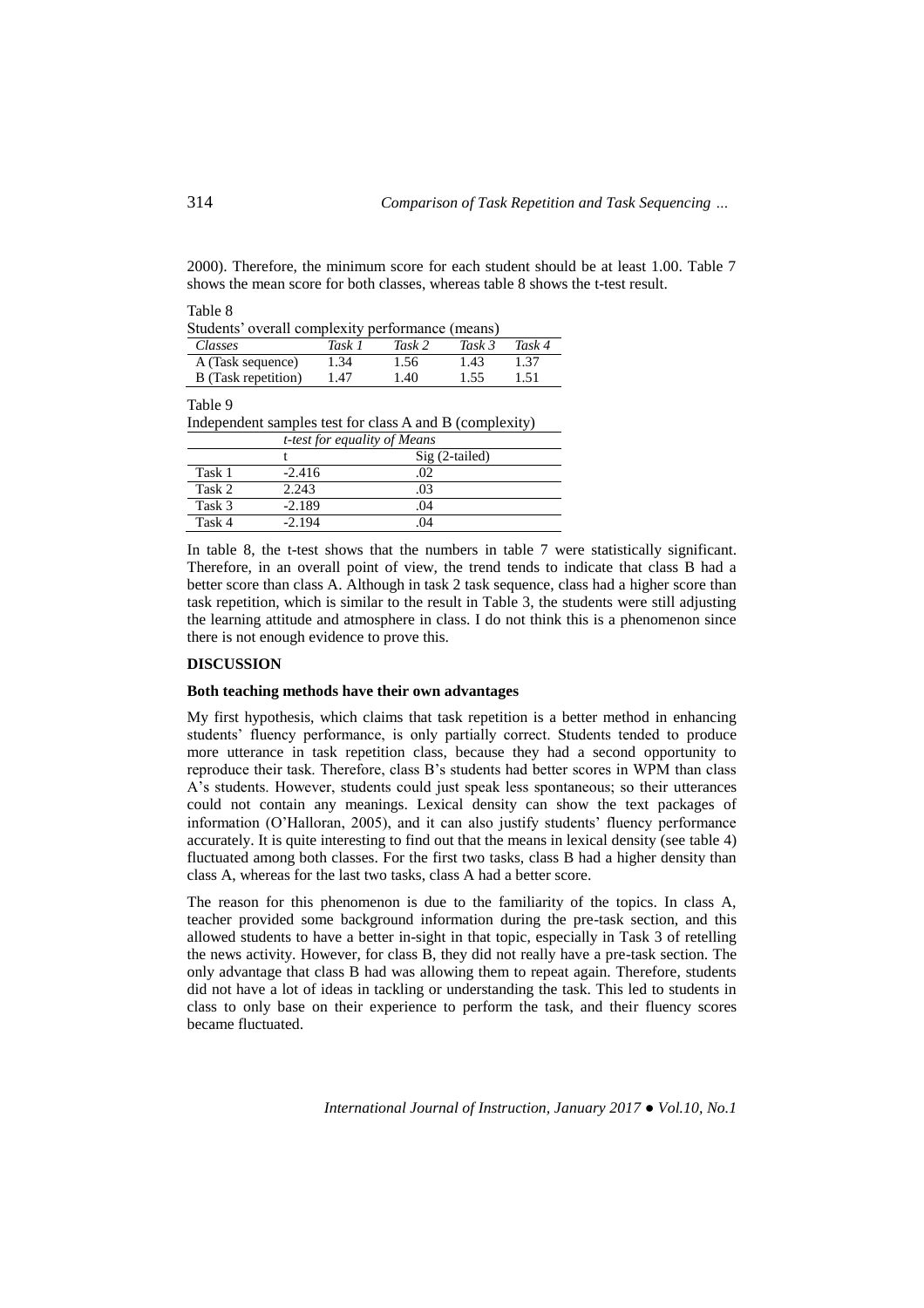### **Overwhelming results in both accuracy and complexity**

The means scores have provided us with an overwhelming result. In both accuracy and complexity performances, class B's students achieved a better result than class A's students. This further proved that task repetition could enhance students' linguistic performance, because they had a second chance to redo the task (Bygate, 1996; Gass et al., 1999; Fukuta, 2015). There were some linguistic features that students were able to correct and modify in their second attempt.

*Extract 1: Class B's student picture descriptions*

*I think it want to play with the Bowie because it pick up a ball and go to Bowie side I think it want to play with Bowie. (First attempt)*

*There is a man who wears the cap is dealing with the bulb decorations but unfortunately the bulb is falling down on the floor. (Second attempt)*

Those sentences were extracted from one of the students in class B. It can be clearly seen that she made some grammatical adjustments in her second attempt in picture description.

As for class A's students, most of them often forget those grammatical features, such as third person singular, plural.

*Extract 2: Class A's student picture description*

*Ken try to fix it out and try to turn the light on but still cannot turn on the light so he try to take a chair under the light and step on it and try to fix the bulb and suddenly there is a dog which is a monkey.*

Since they do not have another attempt to the same task, students often regret after they noticed they had made some mistakes in their oral tasks.

As in complexity, students in class B allowed to repeat the same task often had higher scores in complexity. This was due to the fact that they did not need to produce their utterance "on the spot" (O'Halloran, 2005), whereas class A's students needed to speak immediately and could not repeat again. For students in class B, they could treat their first attempt as a rehearsal, and during their second attempt, they tried to modify the nouns or build up their sentences.

*Extract 3: Class B's student retelling news*

*Hong Kong is afraid for the new dragon baby overload in the coming dragon years the pregnant Mainlanders is keep coming except to travel to Hong Kong to give birth to that dragon baby the dragon is traditionally associated with emperor power. (First attempt)*

*This is a news about travelling Hong Kong to give birth the news about year of dragon in Fung Shi it's believe that baby who born in year of dragon will have the emperor power and none of this we don't have it emperor power but we still means they will*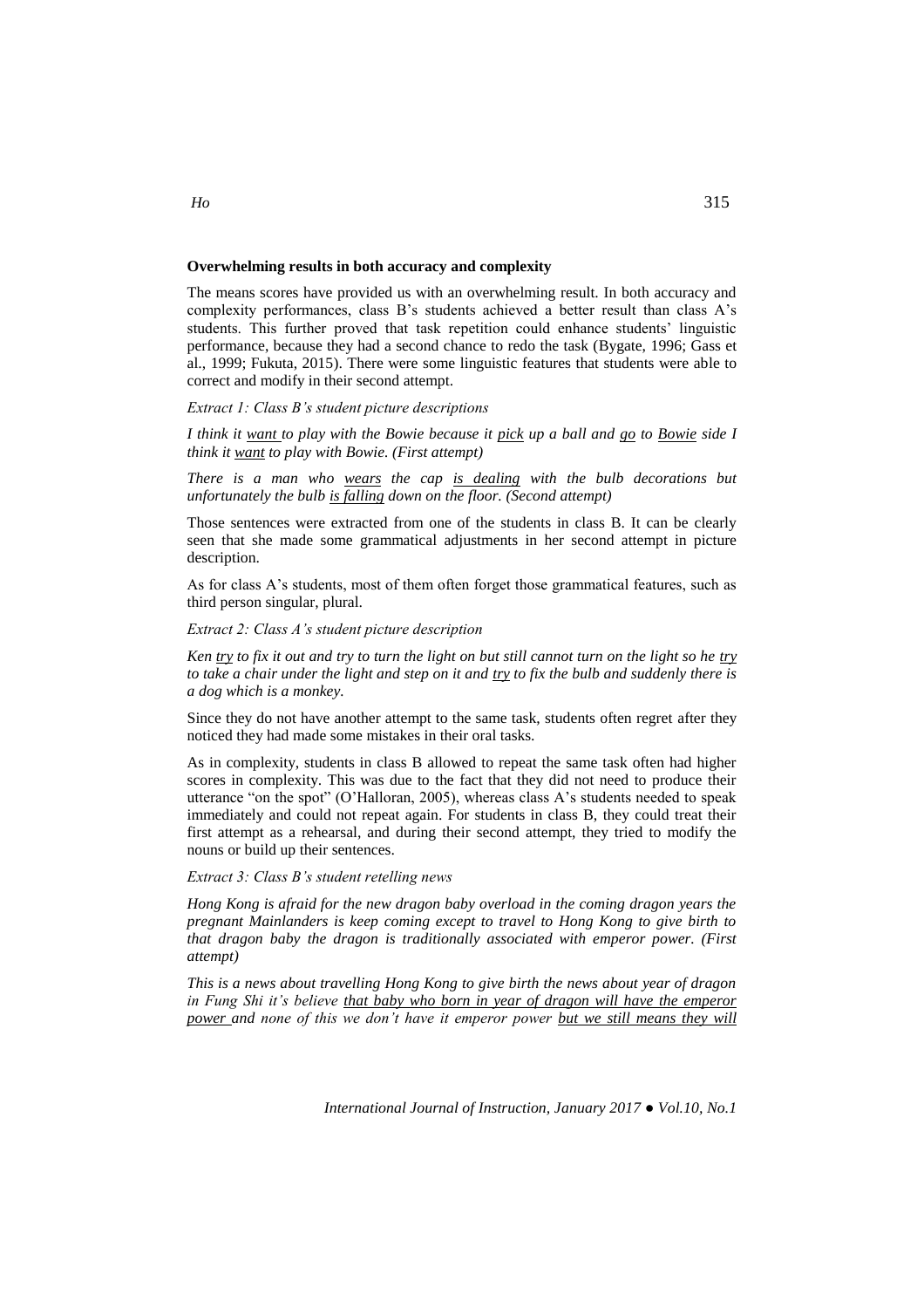# *have a good fortune and prosperity so not only the mainland China the Hong Kong people they are tend to have baby in this year. (Second attempt)*

The above example shows that the second attempt for students can help them to rethink and modify their performance. Moreover, retelling news needs students to use another way to present their information. For example they need to speak in a more formal perspective and they cannot add anything irrelevant into the news. Therefore, students in class A could only produce simple sentences in their task, and this led to low scores in complexity. However, in class B, they had one more chance to redo the task; this allowed them to modify their speech.

### **Students' awareness in linguistic features**

In my last hypothesis, those students, who studied in task sequence class, should be more aware of those linguistic features, such as grammars or sentence structure. However, the result showed that students in class B, which was the task repetition class, had a better score in grammar accuracy (see table 2). Although students in class A had more time in discussing the linguistic issues in class, they could not use them in reality.

As for class B, they had a more steady score in accuracy compared to class A. However, there was an interesting phenomenon in class B. After their second attempt, students tended to over correct their mistakes in order to meet teacher's expectation. This is similar to Lightbown and Spada (2006) data in overgeneralization errors. Students in class B tended to emphasize the third person singular issue too much, so in their speech, they overused the third person singular "–s" marker.

## *Extract 4: Class B's student picture description*

*Let's looks at the surroundings environment of the house from the picture we can see that it's a television placed on the cardboard while at the middle there is a lamp stands on the floor well from right hand side there are two pictures hangs on the floor*

Those errors indicate that students understood the grammatical structure in English, but they overused them. This is a typical phenomenon that happens among L2 speaker. They got confused with their native language, and then they over corrected their mistakes (Lightbown & Spada, 2006).

# **Hypercorrection from the students**

Hypercorrection is used to intimate higher status in the society (Holmes, 2008). In this study, this phenomenon happened within the task repetition class. Using Labov's study in 1964 as an example, people tended to overuse the "r" pronunciation, since it could should a sign of prestige in American English (Labov, 1966). In this study, since the task repletion class had another change to redo the task, students tended to overcorrect it in their second attempt. Due to the fact that students would like to please the teacher academically, they tried to overuse the grammatical features that had been learnt in previous lesson. Using extract 4 as an example, that student put "-s" to signify present tense, but he overused the grammatical feature. In education prospective, this can be recognized as overgeneralization, whereas in a sociolinguistics point of view, he tried to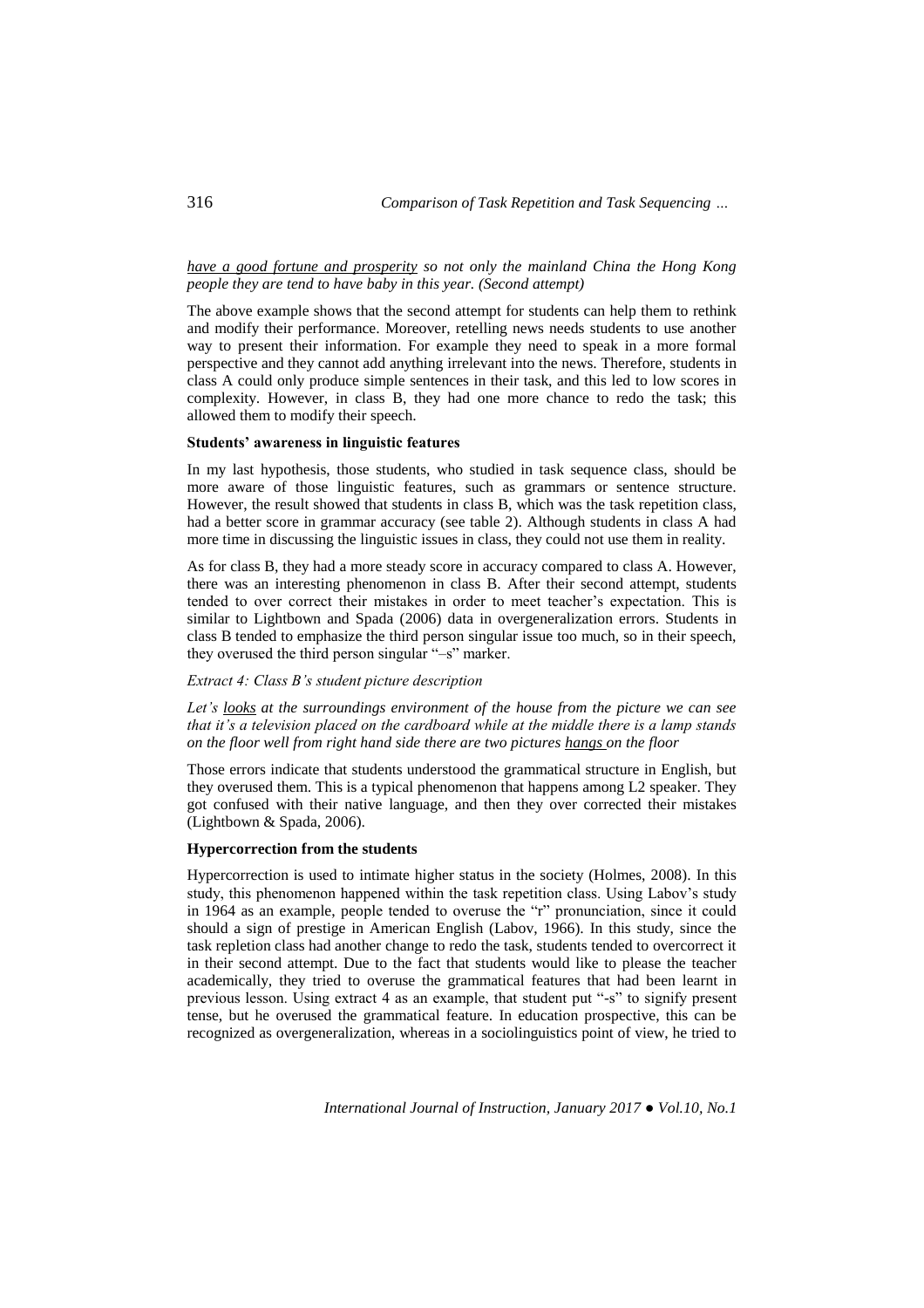intimate with the authority. The reason that students overused the feature was that he would like to receive recognition from the teacher, and receive high marks from this task.

# **CONCLUSION**

To conclude, the result of the study shows that task repetition is a more effective method in enhancing students' accuracy, complexity and fluency. However, in some occasions, task sequence has its own advantages, such as providing more information about the task to students. In some occasions, such as story-telling (Task 2), class A's students could perform better than class B's students in complexity. Therefore, in real classroom situation, teacher should provide enough practice time for students, but also teacher should provide enough background information for students during the per-task stage.

During the experiment, although it was quite obvious that repeating the task could help students to perform better, students' performance could also be affected by other factors, such as teaching methods, teaching environment. Therefore, for example during task 2, task sequence class had higher scores than task repetition class in accuracy and complexity. However, this still needs further research on this area since there is not enough evidence to prove other aspects affect students' performance.

Another interesting factor is that, this study can reflect some of the sociolinguistics features from the students. For example, they used hypercorrection to please their teacher, and received recognition from the authority. Although this was a common sign from students, researchers did not aware of the psychological change from students' perspective. This can be further proven with more class observation and interviews with students.

# **REFERENCES**

Ahmadian, M. J., &Tavakoli, M. (2011).The effects of simultaneous use of careful online planning and task repetition on accuracy, complexity, and fluency in EFL learners' oral production. *Language Teaching Research*, *15*(1), 35-59.

Bygate, M. (1996). Effects of task repetition: Appraising the developing language of learners. In Willis, J., & Willis, D. (eds.), *Challenge and Change in Language Teaching (pp.136-146)*. Oxford, Inglaterra: MacMillan.

Bygate, M. (2001).Effects of task repetition on the structure and control of oral language. In M. Bygate, P. Skehan, & M. Swain (eds.), *Researching pedagogic tasks: Second language learning, teaching and testing (pp. 23-48).*Harlow: Longman.

Bygate, M. & Samuda (2005). Integrative planning through the use of task repetition. In R. Ellis (ed.), *Planning and task performance in second language (pp. 37-74).* Amsterdam: John Benjamins.

Carless, D. (2004).Issues in teachers' re-interpretation of a task-based innovation in primary schools. *TESOL quarterly*, 38 (4), 639-662.

Curriculum Development Council. (2007). *English language curriculum and assessment guide*. Hong Kong: Hong Kong Government.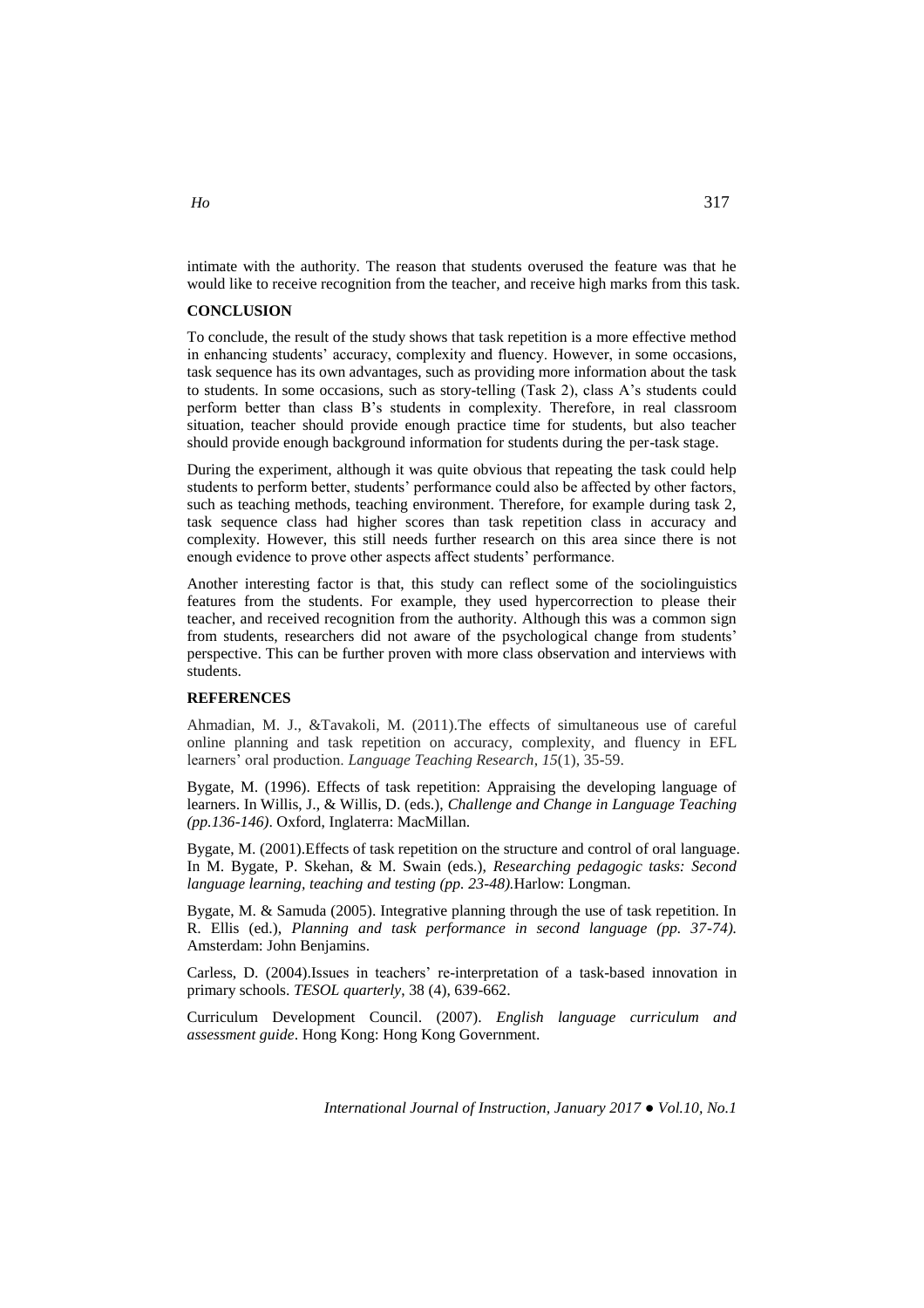Doughty, C., & Williams, J. (1998).Pedagogical choices in focus on form.In C Doughty & J.Williams (Eds.), *Focus on form in classroom second language acquisition* (pp. 197- 262). New York: Cambridge University Press.

Ellis, R. (2003). *Task-based language learning and teaching.* Oxford: Oxford University Press.

Foster, P., Tonkyn, A., &Wiggleworth, G. (2000). Measuring spoken language: A unit for all reason. *Applied Linguistics*, 21 (3), 354-375.

Fukuta, J. (2015). Effects of task repetition on learners' attention orientation in L2 oral production. *Language Teaching Research*.

Gass, S., Mackey, A., Alvarez-Torres, M. J., &Fernández-García, M. (1999). The effects of task repetition on linguistic output.*Language Learning*, 49, 549-581.

Hashemi, M., Azizinezhad, M. &Darvish, S. (2012). Using task-based language teaching, learning practically in English classes. *Procedia-Social and Behavioral Sciences*, 31, 526-529.

Holmes, J. (2008). *An introduction to sociolinguistics.* London: Pearson Education Limited.

Labov, W. (1966). *The social stratification of English in New York City*. Washington, DC: Centre for Applied Linguistics.

Levelt, W. (1989).*Speaking: From intention to articulation*. Cambridge, MA: MIT Press.

Lightbown, P, M. & Spada, N. (2006). *How Languages are learned (3rd Eds).* Oxford: Oxford University Press.

Long, M. H. (1985). A role for instruction in second language acquisition: Task-based language teaching. In K. Hyltenstam& M. Pienemann (Eds.), *Modeling and assessing second language acquisition* (pp. 77-99).Clevedon, Avon:Multilingual Matters.

Norris, J. M. (2009). 30 Task-Based Teaching and Testing. *The handbook of language teaching*, 578-595.

Nunan, D. (1989). *Designing Tasks for the Communicative Classroom*. Cambridge: Cambridge University Press.

O'Halloran, K. A. (2005). Getting Inside English: Interpreting texts. United Kingdom: The Open University.

Pica, T., Kanagy, R. and Falodun, J. (1993). Choosing and using communication tasks for second language instruction. In G. Crooks and S. Gass (eds) *Tasks and Language Learning: Integrating Theory and Practice* (pp. 9-34). Clevedon, Avon: Multilingual Matters.

Prabhu, N,S. (1987). *Second language pedagogy*. Oxford: Oxford University Press.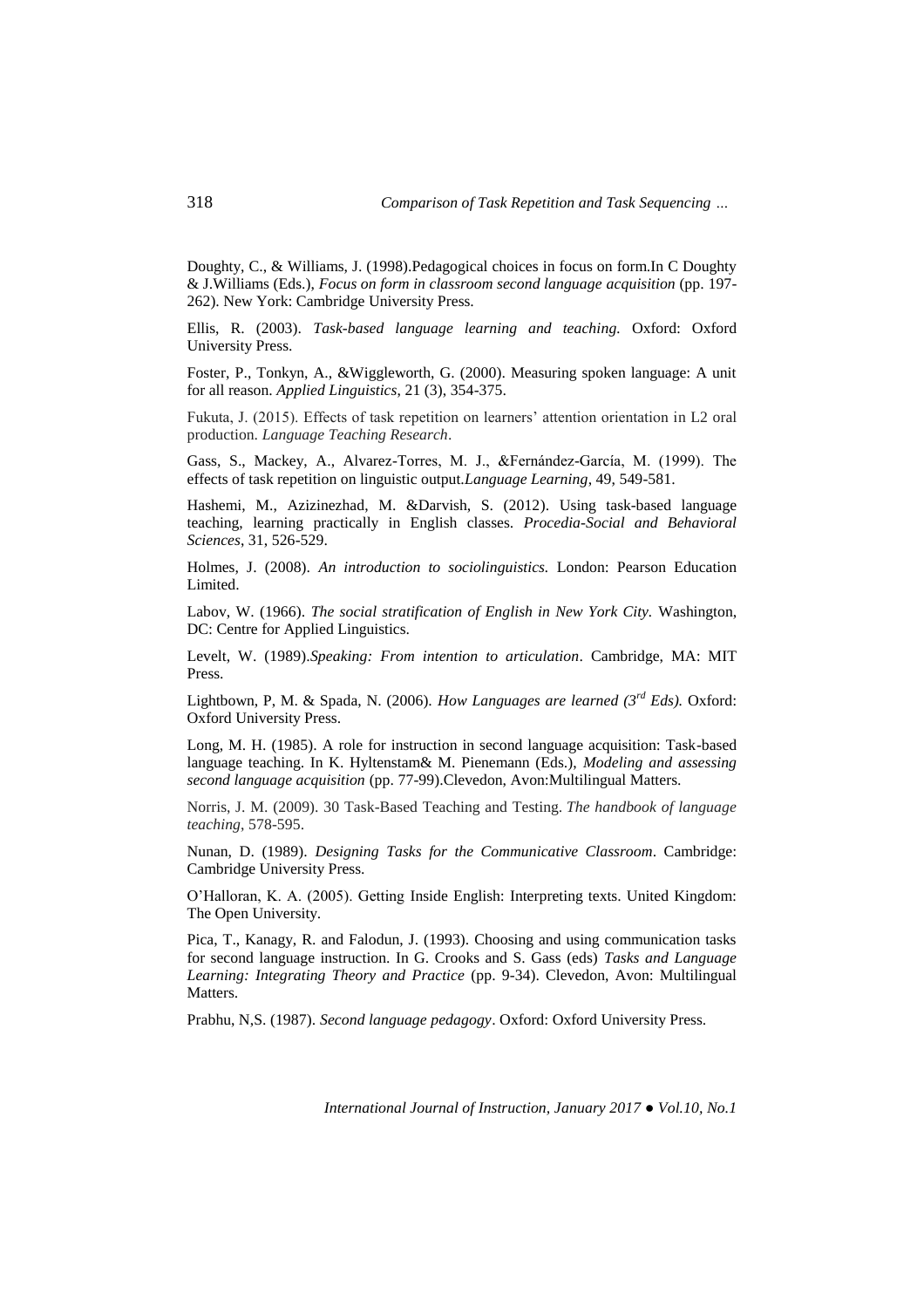Robinson, P. (2003). The cognition hypothesis, task design, and adult task-based language learning. Second Language Studies, 21 (2), pp. 45-105.

Robinson, P. & Ross, S. (1996). The development of task-based testing in English for academic purposes programs. *Applied Linguistics*, 17, pp. 455-476.

Sample, E., & Michel, M. (2014). An exploratory effects of complexity, accuracy, and fluency on young learners' oral task repetition. *TESL Canada Journal*, 31 (8), pp. 23-46.

Skehan, P. (1996). A frame work for the implementation of task-based instruction. *Applied Linguistics*, 17 (1), 38-62.

Skehan, P. (1996b). Second language acquisition research and task-based instruction. In Willis, J. & Willis, D. (eds): *Challenge and change in language teaching*. Shanghai: Shanghai Foreign Language Education Press.

Skehan, P. (1998). *A cognitive approach to language learning*. Oxford: Oxford University Press.

Swain, M. (1997). The output hypothesis, focus on form, and second language learning. In V. Berry, R. Adamson and W.T. Littlewood (eds) *Applying Linguistics* (pp. 1-21). English Language Centre: University of Hong Kong.

Swain, M. (1998). Focus on form through conscious reflection. In C. Doughty and J. Williams (eds) *Focus on Form in Classroom Second Language Acquisition* (pp. 64-81). Cambridge University Press.

Swain, M., & Lapkin, S. (2001). *Focus on form through collaborative dialogue: Exploring task effects*. Longman, Pearson Education.

Willis, J. (1996). *A framework for task-based learning*. Harlow: Longman.

Willis, D. & Willis, J. (2007).*Doing task-based language teaching*. Oxford: Oxford University Press.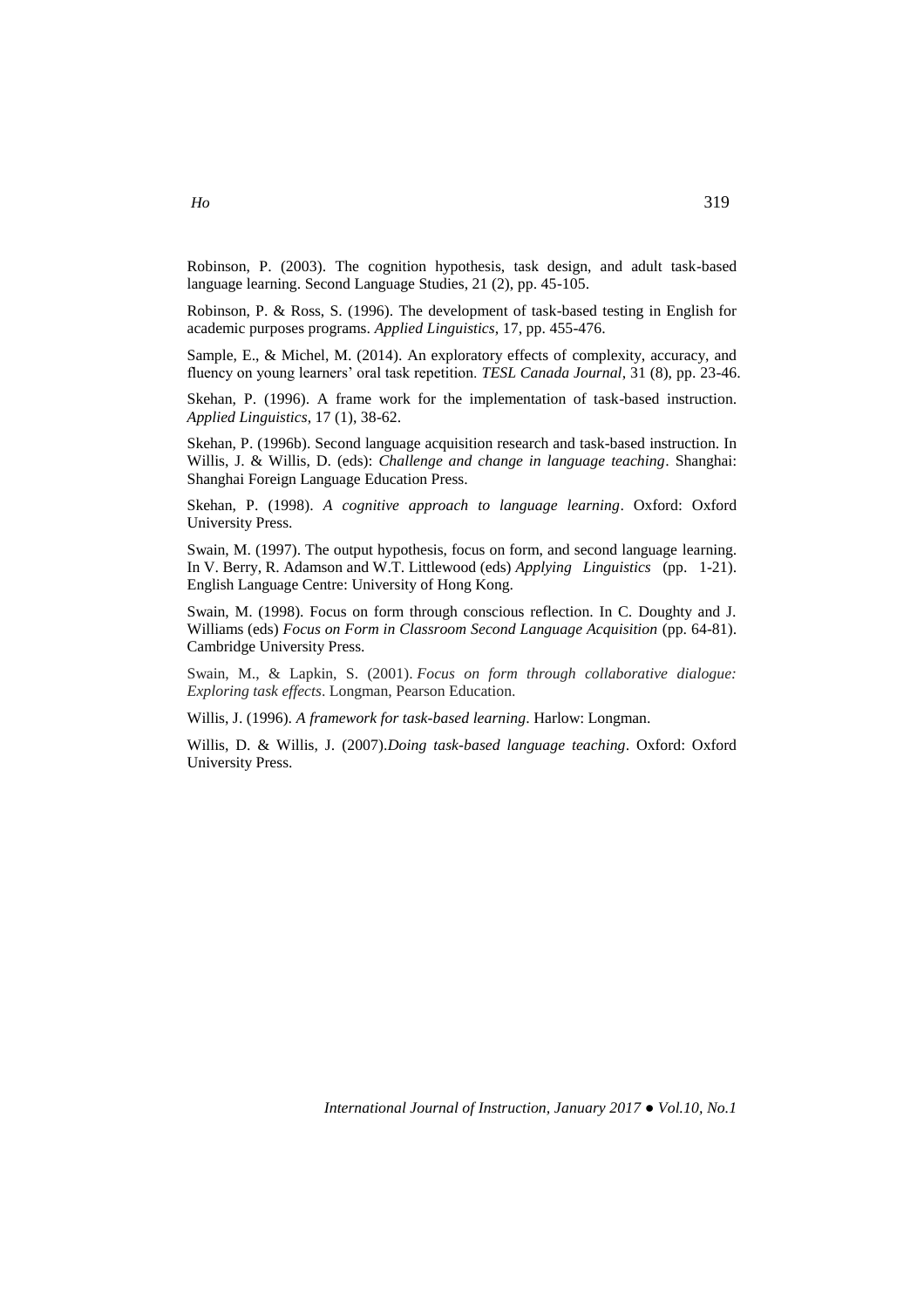#### **Turkish Abstract Konu Tekrarı ve Konu Sıralaması Arasındaki Karşılaştırmanın L2 Öğrencilerinin Sözlü Performanslarına Etkisi**

Konu tabanlı öğrenme, ikinci bir dil öğrenmek isteyenlerin sayısındaki artıştan dolayı eğitim alanında çok popüler bir temadır. Bunula beraber uygulamada geleneksel yöntemleri kullanmak öğrenenlere dili kullanmaktan çok sadece kurallarını öğretebilir. Böylece bazı eğitimciler öğretimde öğrenen merkezli ve daha iletişimsel etkinlikler önermişlerdir. Konu tabanlı öğretimde, öğrencilere hedef dili öğretmek için daha gerçekçi durumlar verilir. Böylece öğrencilerin bu durumu tartışmaya zamanları olur ve öğrenciler ortak çalışmaya dayalı cevaplar önerebilirler. Genel olarak öğrenciler farklı konulara yönelik cevaplarını düşünebilirler. Bu çalışmada konu tekrarı ve konu sıralaması karşılaştırılmıştır. Öğrenci performanslarında hangi yöntemin daha büyük bir gelişmeyi sağladığı araştırılmıştır. Bu araştırmaya İngilizce kursuna kayıtlı ve İngilizce bilmeyen 40 Hong Konglu öğrenci katılmıştır. Öğrenciler 2 gruba ayrılmış; her bir sınıfa konu tekrarı ve konu dizilimi olarak iki farklı öğretim yöntemi uygulanmıştır. 6 haftalık kurs boyunca öğrencilerin sınıftaki etkinlikleri kayıt altına alınmıştır. Bu kayıtlar her bir dersten sonra kodlanıp analiz edilmiştir. Öğrencilerin sözlü performansları akıcılık, zorluk ve doğruluk olmak üzere üç kategoride değerlendirilmiştir.

Anahtar Kelimeler: konu tekrarı, konu dizilimi, konu performansı, sözlü performans, öğrenci performansı

#### **French Abstract**

### **Comparaison Entre Répétition de Tâche et Séquencement de Tâche, Les Effets Sur La Performance Orale d'Étudiants L2**

L'enseignement à base de tâche est un sujet popluar dans le domaine d'enseignement, depuis il y a les nombres croissant d'apprenants essayent d'apprendre leur deuxième langue. Cependant, en utilisant la pratique de foret traditionnelle, les apprenants peuvent seulement apprendre les règles, plutôt qu'utiliser la langue dans la réalité. Donc quelques érudits ont inventé une approche plus communicative et centrée sur l'apprenant d'enseignement. Dans l'enseignement à base de tâche, on donnera une situation plus réaliste aux étudiants pour eux pour apprendre la langue cible. De plus, ils peuvent avoir le temps plus de discuter et inventer une réponse collaborative. En général les étudiants peuvent penser à leur propre réponse vers des sujets différents. Dans ce papier, le centre comparera la répétition de tâche et le séquencement de tâche. Je voudrais voir que la méthode aidera une amélioration plus grande basée sur la performance des étudiants. Dans cette recherche, 40 Hong-Kong des étudiants tertiaires ont été participés à un cours de conversation d'anglais et ils étaient étaient tout le commandant de non-langue des étudiants. Ces étudiants ont été divisés dans 2 groupes et ils avaient été divisés dans deux classes de méthodes d'enseignement différentes, qui sont la répétition de tâche et le séquencement de tâche. Pendant le cours de six semaines, les étudiants ont dû soumettre leurs enregistrements dans la classe. Leurs enregistrements étaient codifiés et analysés après chaque leçon. Les performances des étudiants ont été évaluées dans trois catégories, qui sont l'aisance, la complexité et l'exactitude.

Mots Clés: répétition de tâche, séquencement de tâche, performance de tâche, performance orale, la performance d'étudiant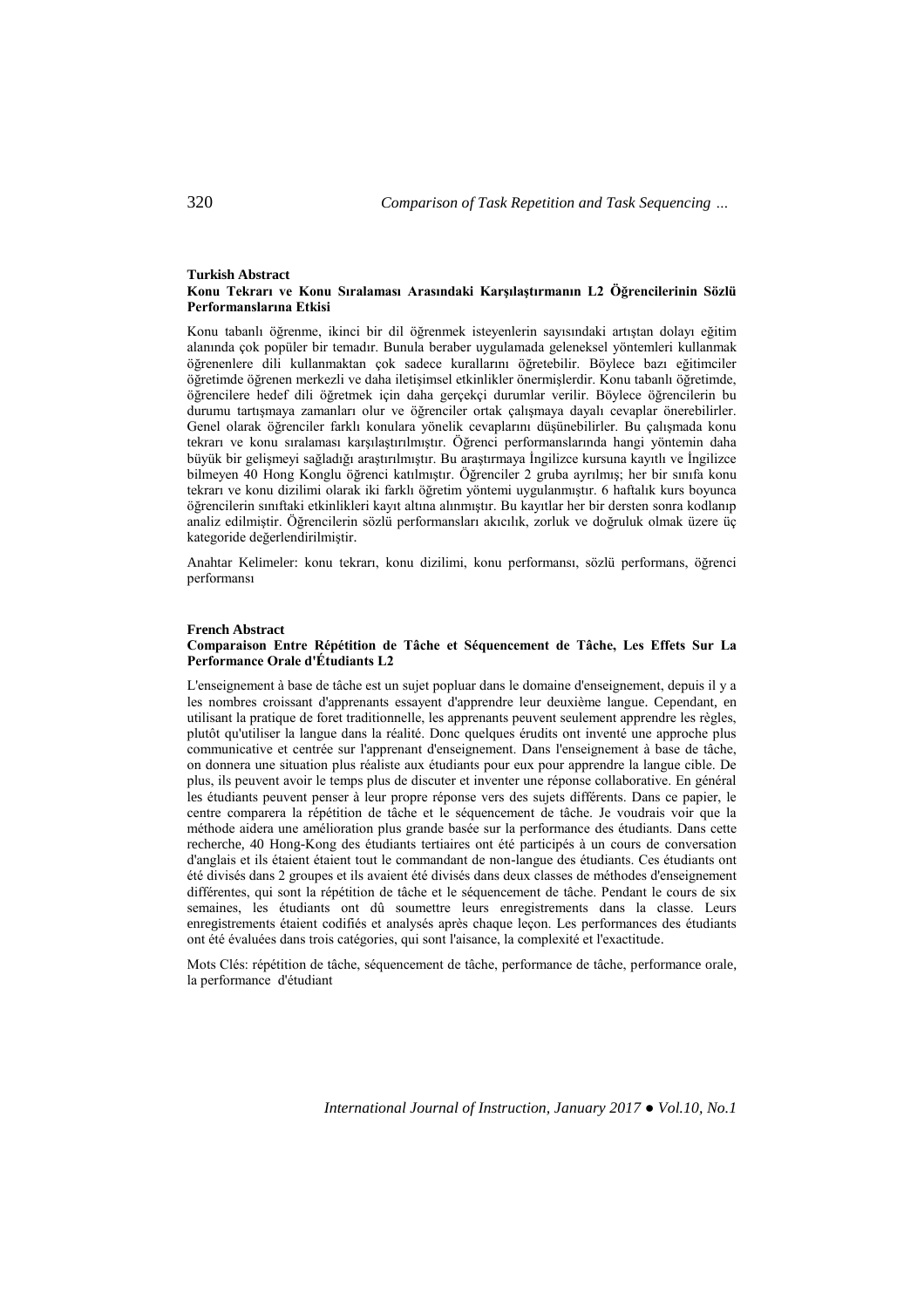## **Arabic Abstract**

# **مقارنة بين تكرار المهام والتسلسل المهمة، والتأثيرات على أداء الطالب 2L عن طريق الفم**

التدريس القائم على المهام هو موضوع شعبي في مجال التعليم، حيث كان هناك أعداد متزايدة من المتعلمين يحاولون تعلم لغتهم الثانية. ومع ذلك، باستخدام ممارسة الحفر التقليدية، يمكن أن يتعلم المتعلمون فقط القواعد، وبدال من استخدام اللغة في الواقع. ولذلك تأتي بعض العلماء إلى نهج أكثر التواصلية والتي تركز على المتعلم من التعليم. في التدريس القائم على المهمة، وستعطى للطالب الوضع أكثر واقعية بالنسبة لهم لتعلم اللغة الهدف. وعالوة على ذلك، فإنها يمكن أن يكون لديك المزيد من الوقت لمناقشة والتوصل إلى إجابة التعاونية. عموما، يمكن للطالب التفكير في اإلجابة الخاصة بهم نحو مختلف المواضيع. في هذه الورقة، سيتم التركيز يقارن تكرار المهام والتسلسل المهمة. وأود أن نرى الطريقة التي سوف تساعد على تحسين أكبر على أساس أداء الطلبة. في هذا البحث، شارك 04 هونج كونج طالب التعليم العالي في التحدث دورة اللغة اإلنجليزية، وكانوا جميعا الطالب ما كانت اللغة لهم مادة دراسية الرئيسية . وقد تم تقسيم هؤالء الطالب إلى مجموعتين، وكانوا قد تم تقسيمها إلى نوعين مختلفين من فصول طرق التدريس، والتي هي تكرار المهام والتسلسل المهمة. خالل ستة أسابيع، يحتاج الطالب إلى تقديم تسجيالتهم في الصف. يجري تدوين تسجيالتهم وتحليلها بعد كل درس. وجرى تقييم أداء الطالب في ثالث فئات، وهي الطالقة والتعقيد والدقة.

الكلمات الرئيسية: تكرار المهمة، تسلسل المهمة، أداء المهمة، واألداء عن طريق الفم، أداء الطالب

### **German Abstract Vergleich zwischen Task Repetition und Task Sequenzierung, die Auswirkungen auf die S2 Studenten mündliche Leistung**

Task-based Lehre ist ein popluar Thema im Bildungsbereich, da es eine wachsende Zahl von Lernenden versuchen, ihre zweite Sprache lernen. Doch mit der traditionellen Bohrpraxis, können die Lernenden nur lernen, die Regeln, anstatt die Sprache in der Realität. Daher haben sich einige Gelehrte mit einem kommunikativeren und lehrerzentrierten Lehransatz beschäftigt. In der aufgabenorientierten Lehre wird den Schülern eine realistischere Situation gegeben, damit sie die Zielsprache erlernen können. Darüber hinaus können sie mehr Zeit zu diskutieren und kommen mit einer gemeinsamen Antwort. Insgesamt können die Schüler ihre eigene Antwort auf verschiedene Themen denken. In diesem Aufsatz wird der Schwerpunkt auf die Wiederholung von Aufgaben und Task-Sequenzierung. Ich möchte sehen, welche Methode wird eine größere Verbesserung auf der Grundlage der Leistungen der Schüler helfen. In dieser Untersuchung wurden 40 Hongkong-Tertiärstudenten an einem englischsprachigen Kurs teilgenommen, und sie waren alle nichtsprachliche Hauptstudierende. Diese Schüler wurden in 2 Gruppen eingeteilt, und sie wurden in zwei verschiedene Lehrmethoden Klassen, die Aufgabe Wiederholung und Aufgabe Sequenzierung aufgeteilt wurden. Während des sechswöchigen Kurses mussten die Schüler ihre Aufnahmen im Unterricht einreichen. Ihre Aufnahmen wurden nach jeder Unterrichtsstunde kodifiziert und analysiert. Die Leistungen der Schüler wurden in drei Kategorien bewertet, die fließend, komplex und genau sind.

Schlüsselwörter: aufgabenwiederholung, tasksequenzierung, aufgabenleistung, mündliche leistung, leistung des schülers